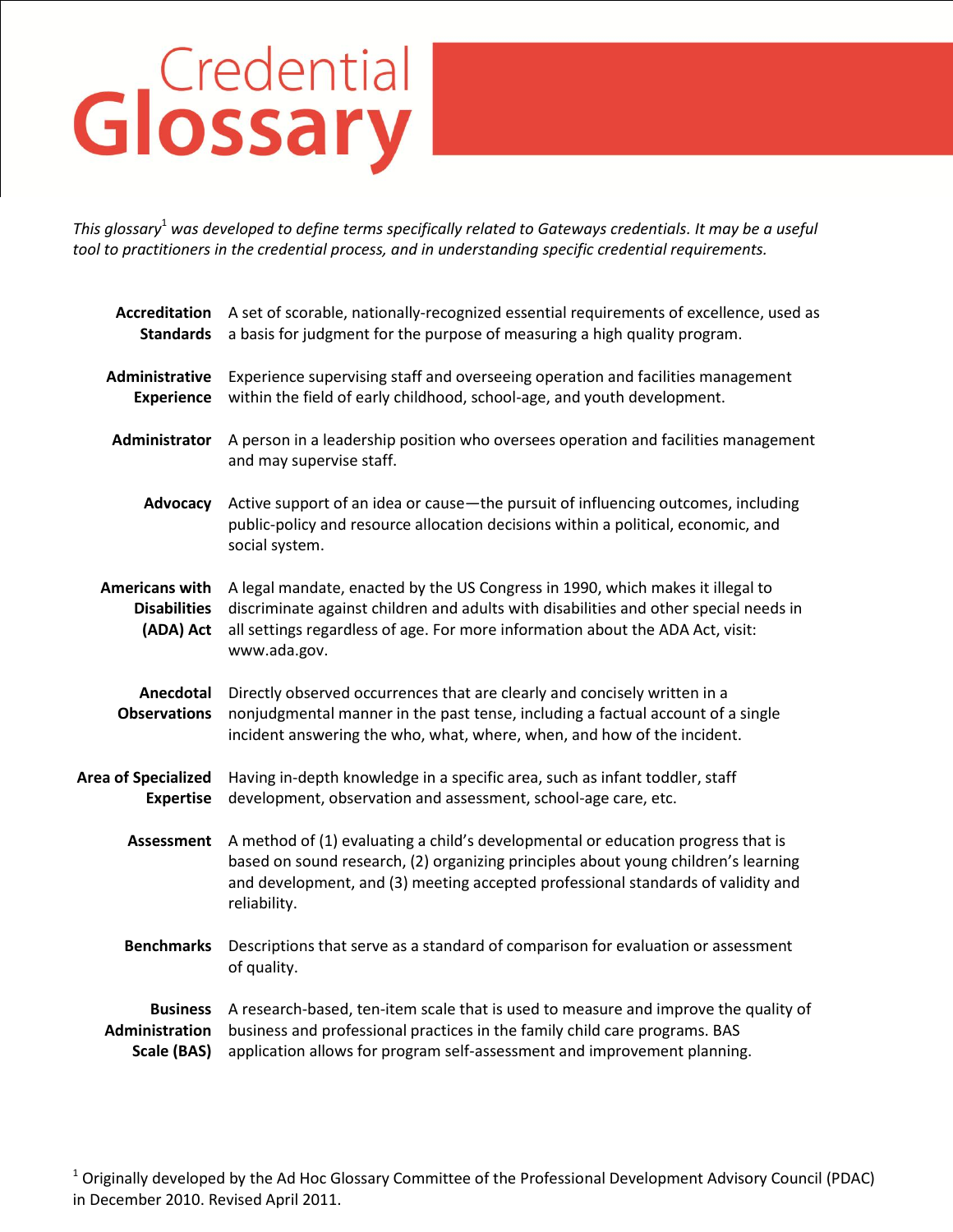| <b>Business Plan</b>                                                           | A formal statement of a set of business goals (financial and operational) including:<br>needs of a specific program(s), reasons why the goals are selected, reasons why the<br>goals are believed to be attainable, resources available to meet those goals, and the<br>desired outcomes.                                                                                                                                                                                                                                                                                                                                                                         |
|--------------------------------------------------------------------------------|-------------------------------------------------------------------------------------------------------------------------------------------------------------------------------------------------------------------------------------------------------------------------------------------------------------------------------------------------------------------------------------------------------------------------------------------------------------------------------------------------------------------------------------------------------------------------------------------------------------------------------------------------------------------|
| <b>Child Care</b><br><b>Professional (CCP)</b><br><b>Credential</b>            | An entry-level national credential awarded to early childhood development<br>practitioners, by the National Child Care Association (NCCA), who exhibit basic<br>knowledge and skill in 15 professional ability areas and meet the requirements of the<br>credential.                                                                                                                                                                                                                                                                                                                                                                                              |
| <b>Child Abuse and</b><br><b>Neglect Reporting</b><br>Act (CANRA)              | An Act that requires certain professionals known as mandated reporters, to report<br>known or suspected instances of child abuse or neglect to the Illinois Department of<br>Children and Family Services (IDCFS). For more information about CANRA visit:<br>www.state.il.us/dcfs/child/index.shtml.                                                                                                                                                                                                                                                                                                                                                             |
| <b>Child Care</b><br><b>Resource</b><br>& Referral<br>(CCR&R)<br><b>Agency</b> | Community organizations—including 16 within the state of Illinois—that are partially<br>state funded agencies, offering the following core services:<br>Maintenance of a database of all types of child care in the community;<br>1)<br>Provision of child care counseling and referrals for parents as well as assistance<br>2)<br>in paying for child care;<br>Development of new child care resources (new centers and homes);<br>3)<br>Provision of technical assistance and training for child care providers as well as<br>4)<br>educational scholarship and funding for professional development; and<br>5) Analysis of child care supply and demand data. |
| <b>Child Development</b><br><b>Associate (CDA)</b>                             | An entry-level national credential awarded to infant/toddler and early childhood<br>development practitioners, by the National Council for Early Child Professional<br>Recognition, who exhibit basic knowledge and skill by obtaining a minimum of ten<br>hours of training in each of the designated eight content areas, and by meeting the<br>requirements of the portfolio and the credential.                                                                                                                                                                                                                                                               |
| Children's<br><b>Mental Health</b>                                             | The capacity of children to experience, regulate, and express emotions; form close<br>and secure interpersonal relationships; and explore the environment and learn.<br>Children's mental health is synonymous with healthy social and emotional<br>development, and also refers to the mental wellness of the actual care-giving<br>relationships between caregiver and child.                                                                                                                                                                                                                                                                                   |
| <b>Code of Ethics</b>                                                          | Standards of conduct for the professional (by NAA, NAEYC, etc.) that are a resource<br>to assist the professional in understanding the ethical responsibilities inherent in<br>providing programs for children and youth. A "code of ethics" is sometimes referred<br>to as a "code of conduct."                                                                                                                                                                                                                                                                                                                                                                  |
| <b>Community</b><br>Forum                                                      | An organized meeting allowing the public to learn more about, and give input on a<br>specific topic.                                                                                                                                                                                                                                                                                                                                                                                                                                                                                                                                                              |
| <b>Community</b><br><b>Service</b><br><b>Agencies</b>                          | Local organizations that provide resources or services that support children and<br>families, such as counseling, social work, recreation, child care, or similar services.                                                                                                                                                                                                                                                                                                                                                                                                                                                                                       |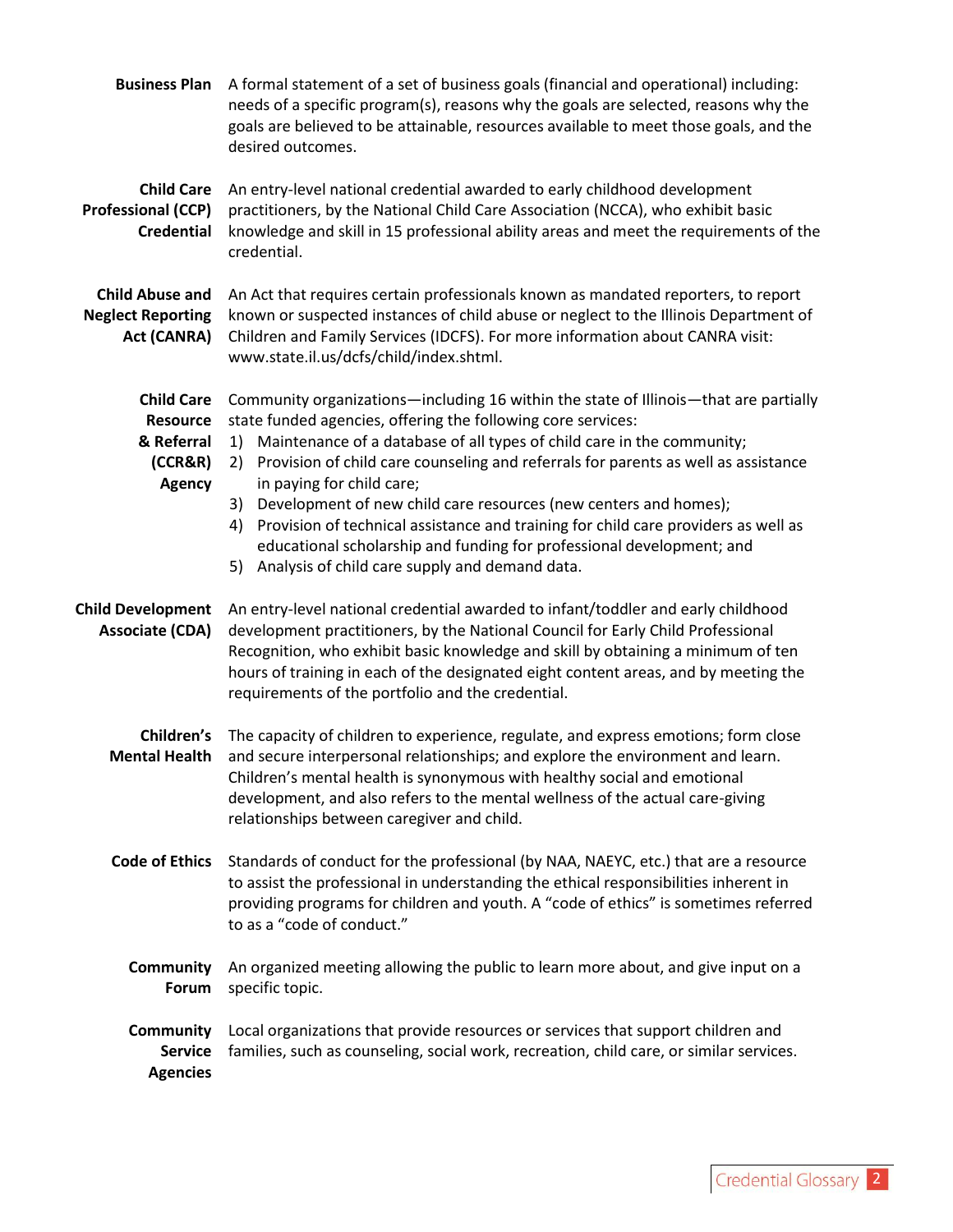| <b>Competencies</b>                                            | Measurable statements of knowledge, dispositions, and observable skills that<br>practitioners working with children and youth need to facilitate learning and<br>development linked to relevant guidelines or standards.                                                                                                                                                                                                                                                                                                                  |
|----------------------------------------------------------------|-------------------------------------------------------------------------------------------------------------------------------------------------------------------------------------------------------------------------------------------------------------------------------------------------------------------------------------------------------------------------------------------------------------------------------------------------------------------------------------------------------------------------------------------|
| <b>Content</b><br><b>Disciplines</b>                           | Areas of instruction regarding a specific subject-matter, such as math, science, etc.                                                                                                                                                                                                                                                                                                                                                                                                                                                     |
| <b>Credential</b><br>Approved<br><b>Training</b>               | A training considered by Gateways to Opportunity, as meeting at least 0.5 point<br>toward a Gateways credential. This training consists of at least 7.5 clock-hours of<br>content in one Gateways Content Area, including an evaluation component.                                                                                                                                                                                                                                                                                        |
| <b>Culturally</b><br>Appropriate                               | Program practices, interactions, and learning materials that support, relate, and<br>address the customary beliefs, social norms, and characteristics of a racial, cultural,<br>linguistic, religious, or social group.                                                                                                                                                                                                                                                                                                                   |
| <b>Culturally</b><br>Appropriate<br><b>Assessment</b>          | An assessment that is designed and applied in a way that is sensitive to cultural- and<br>linguistic-diversity and to the special needs of children with disabilities.                                                                                                                                                                                                                                                                                                                                                                    |
| Developmental<br><b>Domains</b>                                | Describes different areas of a child's development (e.g., cognitive, physical,<br>language, and social-emotional).                                                                                                                                                                                                                                                                                                                                                                                                                        |
| Developmental<br><b>Screenings</b>                             | A tool designed to identify children who are in need of further evaluation for<br>possible developmental delays.                                                                                                                                                                                                                                                                                                                                                                                                                          |
| <b>Developmentally</b><br>Appropriate<br><b>Practice (DAP)</b> | Meeting children where they are and enabling them to reach goals that are both<br>challenging and achievable. This perspective of practice is age-, individually-,<br>culturally-, and developmentally-appropriate. It ensures that goals and experiences<br>are suited to children's learning and development, and challenging enough to<br>promote their progress and interest (refer to NAEYC's book Developmentally<br>Appropriate Practice in Early Childhood Programs Serving Children from Birth<br>through Age 8, Third Edition). |
|                                                                | <b>Director</b> Administrator of a program.                                                                                                                                                                                                                                                                                                                                                                                                                                                                                               |
| <b>Dispositions</b>                                            | A tendency to exhibit frequently, consciously, and voluntarily a pattern of behavior<br>that is directed to a broad goal (e.g., to be an independent learner, reader, curious,<br>$etc.$ ).                                                                                                                                                                                                                                                                                                                                               |
| <b>Dissertation</b>                                            | A formal written document advancing a new point of view resulting from research;<br>usually a requirement for an advanced academic degree.                                                                                                                                                                                                                                                                                                                                                                                                |
| <b>Diversity</b>                                               | Differences in human existence that are important to children's development and<br>family functioning. Diversity is a generic term used to address a range of variations in<br>language, culture, religion, race and ethnicity, ability, socioeconomics, gender, or<br>sexual orientation.                                                                                                                                                                                                                                                |
| <b>Documented</b><br><b>Work Experience</b>                    | Verified employment at a specific organization, including: position held and number<br>of hours worked (refer to the Teaching & Work Experience Verification Form).                                                                                                                                                                                                                                                                                                                                                                       |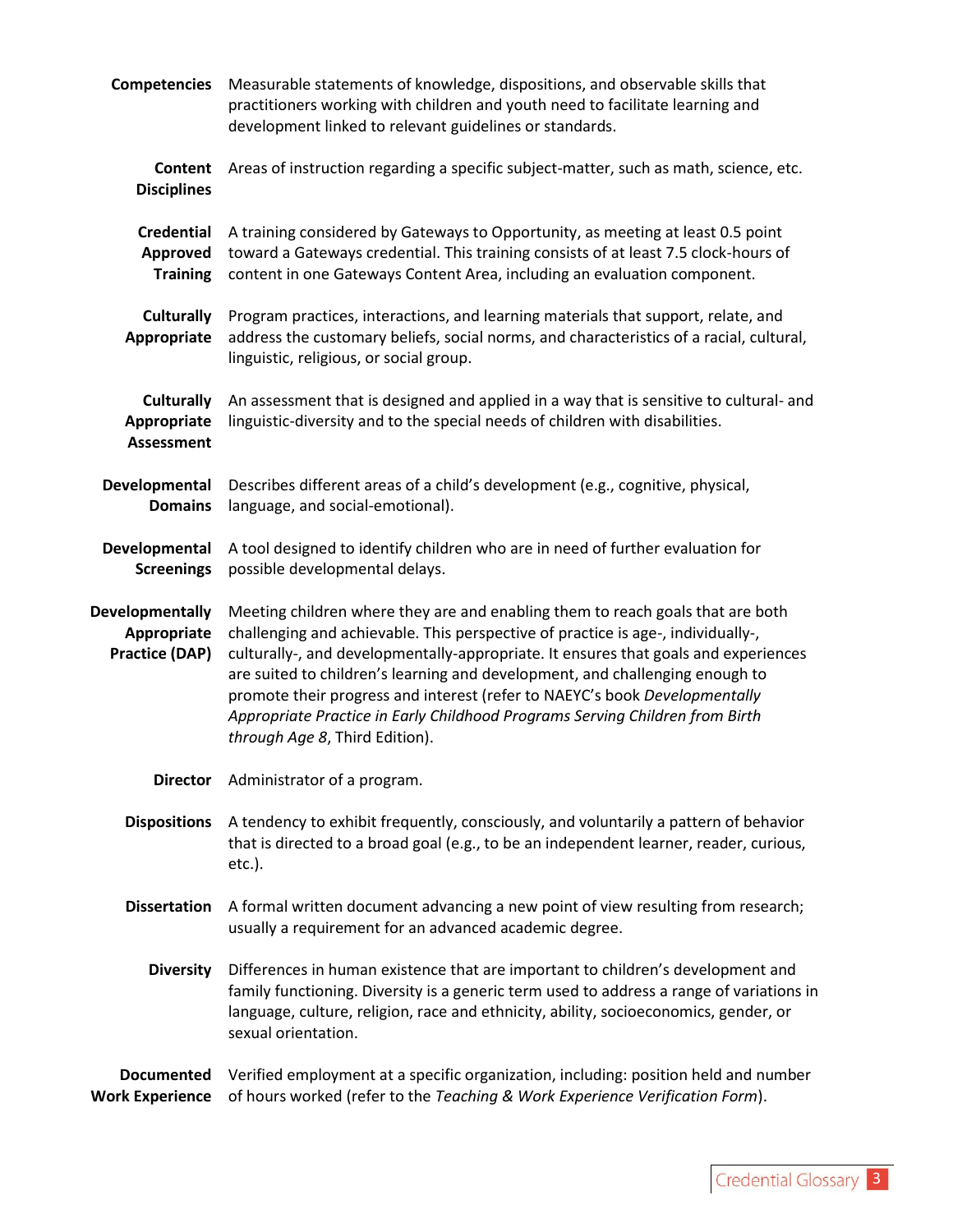| Generic term used to describe the field of early care and education of children birth<br>through age 8.                                                                                                                                                                                                                                                                                                                                                                                                             |
|---------------------------------------------------------------------------------------------------------------------------------------------------------------------------------------------------------------------------------------------------------------------------------------------------------------------------------------------------------------------------------------------------------------------------------------------------------------------------------------------------------------------|
| A research-based 43-item assessment scale that measures and improves the global<br>quality of a preschool classroom's learning environment in seven subscale areas of<br>care-giving practice. It is designed for use in classrooms for groups of children 2.5<br>through age 5. ECERS application allows for program self-assessment and<br>improvement planning.                                                                                                                                                  |
| A voluntary credential awarded at multiple levels that identifies what individuals<br>working directly with young children birth through age 8 should know and be able to<br>demonstrate at various levels of training, education, and experience.                                                                                                                                                                                                                                                                  |
| Respectful use of electronic technology that communicates in a clear and<br>professional manner.                                                                                                                                                                                                                                                                                                                                                                                                                    |
| Refers to newly formed principles or variations of existing principles of best practice<br>that are put in place as programs and practitioners adapt to the changing needs of<br>children and families.                                                                                                                                                                                                                                                                                                             |
| The ability to understand others and express one's own emotions appropriately.                                                                                                                                                                                                                                                                                                                                                                                                                                      |
| Children who speak a primary language(s) other than English at home and are<br>actively learning English.                                                                                                                                                                                                                                                                                                                                                                                                           |
| How the design of the in- and outdoor environment impacts the well-being and<br>behavior of children (e.g., wall color, allocation of quiet space, etc.).                                                                                                                                                                                                                                                                                                                                                           |
| Principles guided by the profession (NAA, NAEYC, etc.), which ensure integrity and<br>promote values such as trust, good behavior, and fairness.                                                                                                                                                                                                                                                                                                                                                                    |
| Purposeful techniques used by a meeting organizer or leaders in a group setting to<br>encourage individual participation and communication within the group.                                                                                                                                                                                                                                                                                                                                                        |
| A social unit consisting of one or more adults together with the children they<br>care for.                                                                                                                                                                                                                                                                                                                                                                                                                         |
| The concept that children and families do not exist in a vacuum, but are part of a<br>larger group, whether it be physical (such as a neighborhood) or social (such as<br>sharing a common language, religion, or culture). To effectively work with children,<br>one must understand the child's unique family and the wider communities that the<br>family exists in.                                                                                                                                             |
| A research-based 38-item assessment scale that measures and improves the global<br>quality of family child care learning environments in seven subscale areas of care-<br>giving practice: space and furnishing, personal care routines, listening and talking,<br>activities, interaction, program structure, and parents and provider. It is designed to<br>assess programs serving children through school-age, up to age 12. FCCERS<br>application allows for program self-assessment and improvement planning. |
|                                                                                                                                                                                                                                                                                                                                                                                                                                                                                                                     |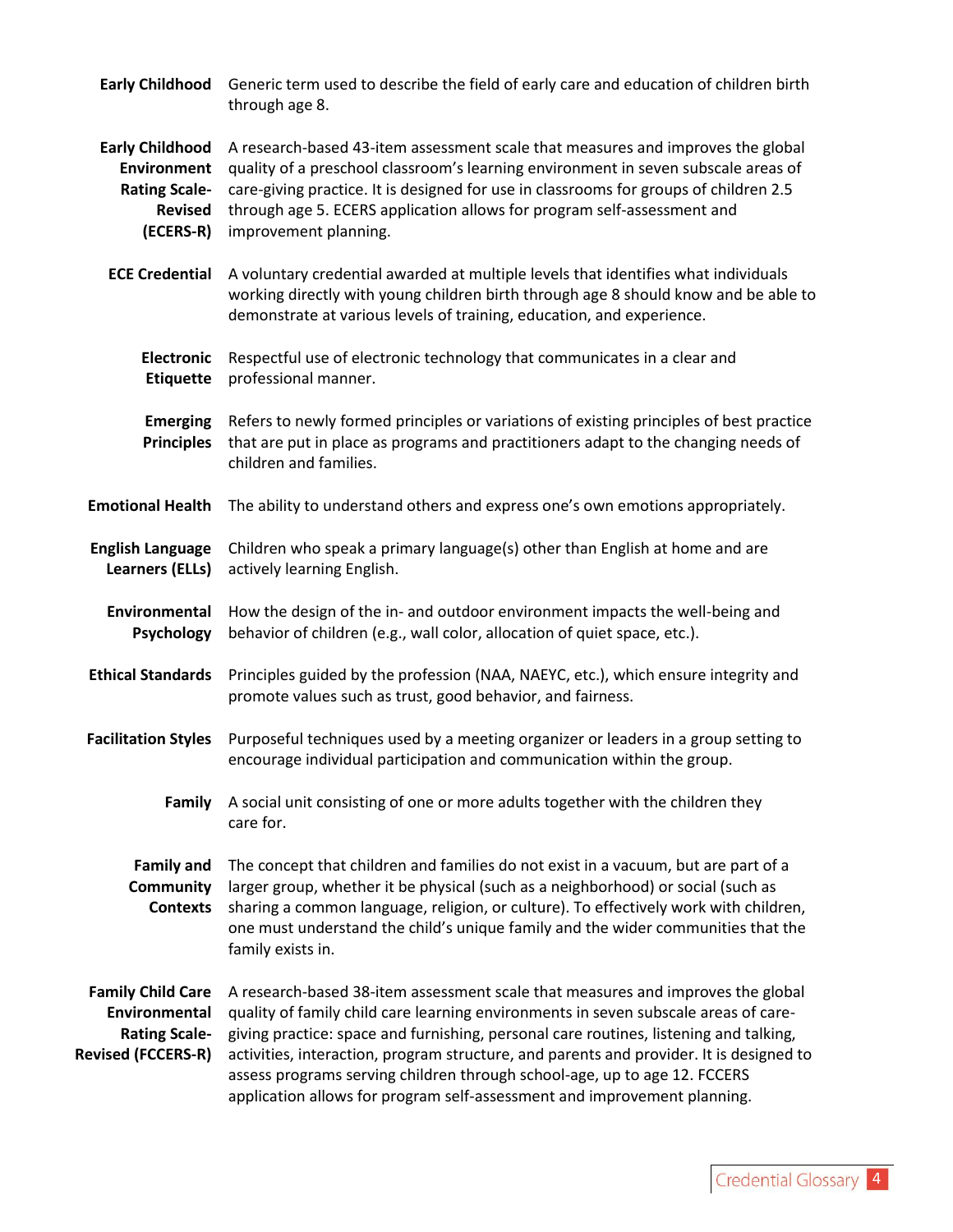| <b>Family Child Care</b><br><b>Providers (FCCPs)</b>                         | People who care for four to 14 children (including their own), under the age of 12, in<br>their own home. A person who provides Family Child Care in their home is required<br>to apply for and obtain a license by meeting all the requirements set forth by IDCFS.<br>Six or fewer children being cared for in a home constitute a Small Family Child Care<br>Home, while 14 or fewer children being cared for in a family home constitute a Large<br>Family Child Care Home. |
|------------------------------------------------------------------------------|---------------------------------------------------------------------------------------------------------------------------------------------------------------------------------------------------------------------------------------------------------------------------------------------------------------------------------------------------------------------------------------------------------------------------------------------------------------------------------|
| <b>Field</b><br><b>Experience</b>                                            | Application of knowledge and analysis in a professional work setting.                                                                                                                                                                                                                                                                                                                                                                                                           |
| <b>Formal</b><br><b>Assessment</b>                                           | The collection of data using standardized tests or procedures.                                                                                                                                                                                                                                                                                                                                                                                                                  |
| Formal<br><b>Observation</b>                                                 | Purposeful study of a viewed activity in a child care setting with specific objectives.                                                                                                                                                                                                                                                                                                                                                                                         |
| Framework                                                                    | A guide for Gateways to Opportunity credential requirements at all levels including:<br>general education requirements, specific education and training, work and practical<br>experience, and professional contributions.                                                                                                                                                                                                                                                      |
| Gateways to<br><b>Opportunity</b>                                            | The single statewide professional development support system designed to provide<br>guidance, encouragement, and recognition to individuals and programs<br>serving children, youth, and families.                                                                                                                                                                                                                                                                              |
| Gateways to<br>Opportunity<br><b>Content Areas</b>                           | Consists of seven foundational areas and their related indicators, identified by the<br>Professional Development Advisory Council (PDAC), that identify professional<br>competencies, including: Human Growth and Development; Health, Safety, and<br>Well-Being; Observation and Assessment; Curriculum or Program Design;<br>Interactions, Relationships, and Environments; Family and Community Relationships;<br>and Personal and Profession Development.                   |
| Generalized<br><b>Education</b>                                              | The amount of post high school formal education ranging from some credit hours to<br>a degree (e.g., associate, bachelor, master, or doctorate).                                                                                                                                                                                                                                                                                                                                |
| Governance                                                                   | Oversight and decisions by stakeholders (e.g., Board member representatives,<br>parents, etc.) regarding an organization.                                                                                                                                                                                                                                                                                                                                                       |
| Grantswriting                                                                | Completing an application process by one party-often a nonprofit organization,<br>educational institution, or business-to another party such as a governmental entity,<br>corporation, foundation, or trust for a product, service, or fund.                                                                                                                                                                                                                                    |
| Health<br>Professional                                                       | A person with both specialized knowledge and recognized credentials, who helps in<br>identifying, preventing, or treating illness and/or health related issues.                                                                                                                                                                                                                                                                                                                 |
| <b>Healthful</b><br><b>Environment</b>                                       | A climate that promotes positive physical, social, and emotional development.                                                                                                                                                                                                                                                                                                                                                                                                   |
| <b>Illinois Department</b><br>of Child and Family<br><b>Services (IDCFS)</b> | The state agency that oversees child protection services, foster care, adoption, and<br>day care licensing. For more information visit: www.state.il.us/dcfs/index.shtml.                                                                                                                                                                                                                                                                                                       |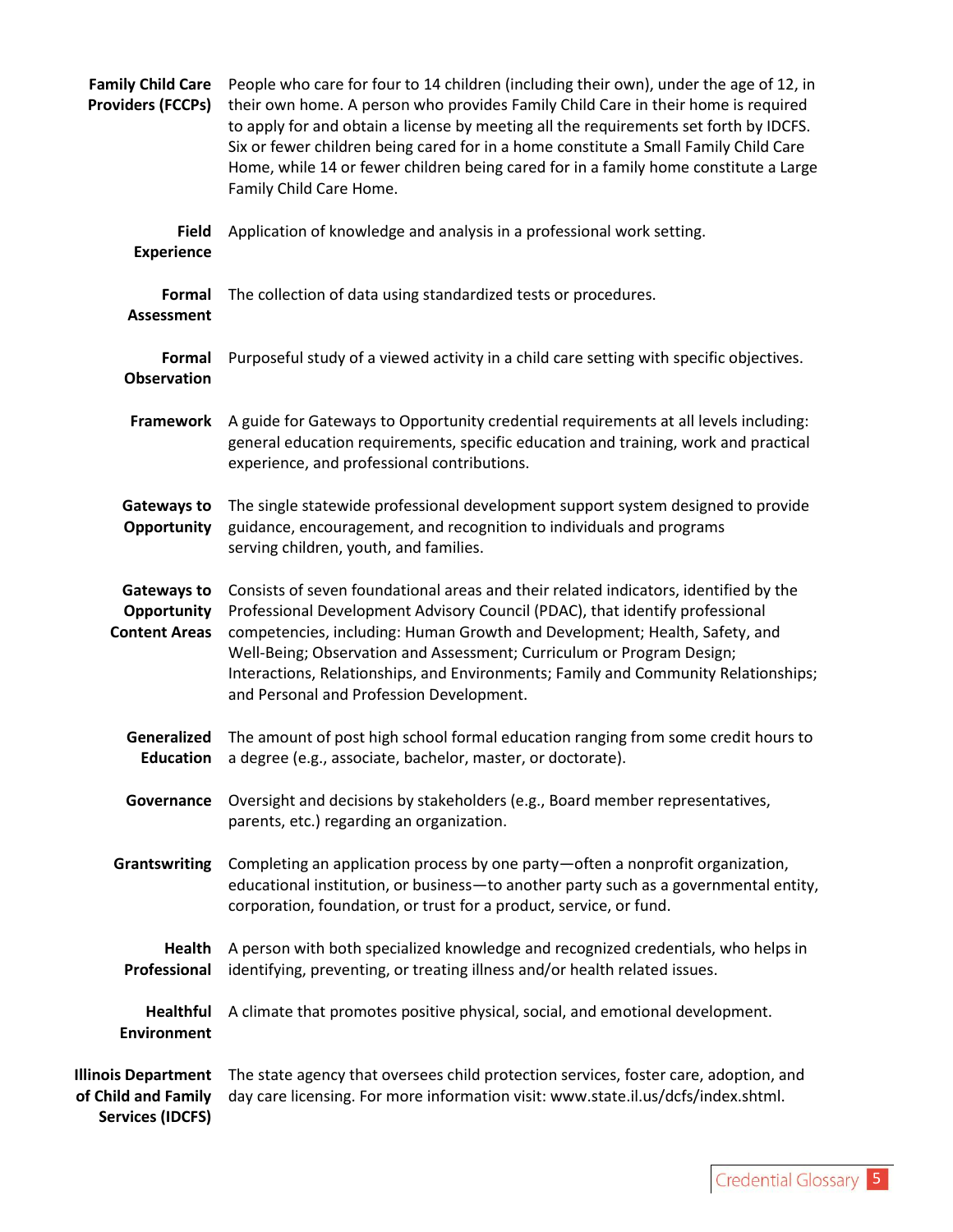**Illinois Department**  The state agency that is responsible for providing a wide variety of programs and **of Human**  services to Illinois residents including child care assistance, early intervention, home **Services (IDHS)** visiting, and other family support programs, and additionally administers the statewide CCR&R system. For more information visit: www.dhs.state.il.us/page.aspx.

- **Illinois Director**  A voluntary credential awarded to early care and education/school-age care Credential (IDC) administrators (of programs with children ages birth through age 12), at multiple levels that identifies that competencies necessary for effective leadership and management of family- or center-based early care and education/school-age care programs.
- **Illinois Network of**  A statewide organization, which works in partnership with its member Child Care **Child Care**  Resource & Referral (CCR&R) agencies to support child care practitioners, manage Resource & the statewide child care subsidy program, support families in locating child care and Referral Agencies provide local and statewide professional development opportunities. INCCRRA **(INCCRRA)** administers Gateways to Opportunity and the Quality Counts: Quality Rating System, and is funded by public and private partnerships.
	- **Inclusion** Early childhood inclusion embodies the values, policies, and practices that support the right of every infant and young child and his or her family, regardless of ability, to participate in a broad range of activities. The defining features of inclusion that can be used to identify high quality early childhood programs and services are access, participation, and supports.) (Refer to the DEC/NAEYC position statement at: www.naeyc.org/files/naeyc/file/positions/ DEC\_NAEYC\_EC\_updatedKS.pdf.)

**Individualized**  A written statement developed, reviewed, and revised through a collaborative **Education**  process that outlines (1) the child's present academic and functional performance; Program (IEP) (2) measurable annual goals; (3) how progress towards goals is being measured and attained; (4) an outline of research-based special education and related services and supports that will be provided to support the child in attaining outlined goals and access to educational opportunities; (5) the extent to which the child will not participate in the general education curriculum and activities, if applicable; (6) needed accommodations for the child to fully participate in assessment, or alternative assessment procedures, if applicable; and (7) the service delivery plan. (Refer to the DEC/NAEYC position statement at: www.naeyc.org/files/naeyc/file/positions/DEC\_NAEYC\_EC\_updatedKS.pdf.)

**Individual**  A record that documents and guides the early intervention process for children with **Family Service**  developmental delays and disabilities and their families. It provides information **Plans (IFSP)** about (1) family resources, priorities, and concerns; (2) overall goals; (3) services required to support goal attainment; (4) where services will be provided; (5) the timeline for implementation and evaluation of services; and (6) the transition plan for the individual child. (Refer to the DEC/NAEYC position statement at: www.naeyc.org/files/naeyc/file/positions/DEC\_NAEYC\_EC\_updatedKS.pdf.)

**Infant Toddler**  A voluntary credential awarded at multiple levels that identifies what individuals **Credential (ITC)** working directly with young children 0 to age 3 should know and be able to demonstrate at various levels of training, education, and experience. A prerequisite is an ECE Credential.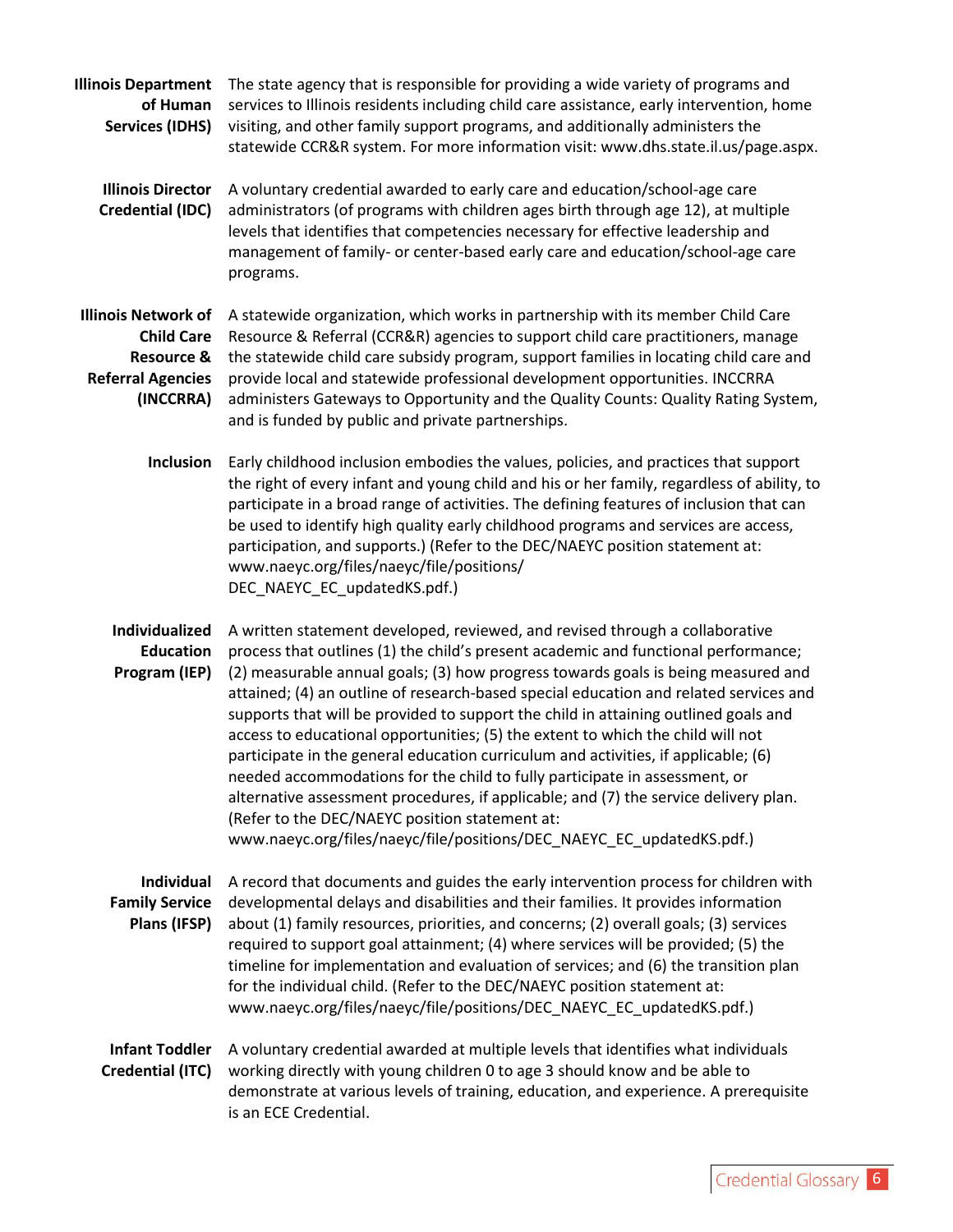| <b>Infant Toddler</b><br>Environmental<br><b>Rating Scale-</b><br><b>Revised (ITERS-R)</b>        | A research-based 39-item scale that is used to measure and improve the global<br>quality of infant/toddler classrooms in seven subscale areas of care-giving practice. It<br>is designed for use in classrooms for groups of children, 6 weeks through age 2. |
|---------------------------------------------------------------------------------------------------|---------------------------------------------------------------------------------------------------------------------------------------------------------------------------------------------------------------------------------------------------------------|
| Informal<br><b>Assessment</b>                                                                     | Non-standardized appraisal, including casual observance.                                                                                                                                                                                                      |
| Informal<br><b>Observation</b>                                                                    | Unstructured, casual observance.                                                                                                                                                                                                                              |
| Integrated<br><b>Curriculum</b>                                                                   | An approach to learning that emphasizes the relationship between subject areas.                                                                                                                                                                               |
| Interpersonal<br><b>Relationships</b>                                                             | An association between two or more people.                                                                                                                                                                                                                    |
| <b>Learning</b><br><b>Outcomes</b>                                                                | Statements that specify what students should know or be able to demonstrate as a<br>result of a learning activity.                                                                                                                                            |
| <b>Learning Styles</b>                                                                            | Various ways of learning.                                                                                                                                                                                                                                     |
| Legislative<br><b>Hearing</b>                                                                     | A function of legislative committees (state and federal), held whenever a lawmaking<br>body is contemplating a change in law, during which advocates and opponents air<br>their views.                                                                        |
| Legislative<br><b>Process</b>                                                                     | A series of steps that a legislative body takes to evaluate, amend, and vote on<br>proposed legislation.                                                                                                                                                      |
| Linguistically<br>Appropriate                                                                     | Addresses the linguistics-the proper language translation-of a<br>program/curriculum from English to another language, ensuring proper readability,<br>word choice, syntax, and idiomatic variation within languages.                                         |
| <b>National</b><br>Afterschool<br><b>Association (NAA)</b>                                        | A membership organization of professionals working with school-age children and<br>youth, dedicated to their development, education, and care during their out-of-<br>school hours.                                                                           |
| <b>National</b><br><b>Association for the</b><br><b>Education</b><br>of Young Children<br>(NAEYC) | A membership organization/accreditation body dedicated to improving the well-<br>being of all young children, with particular focus on the quality of education and<br>developmentally appropriate practice for children from birth through age 8.            |
| Observation                                                                                       | An objective review and analysis including reflection.                                                                                                                                                                                                        |
| Organizational<br><b>Climate</b>                                                                  | Collective perceptions (shared beliefs) about the people, processes, and structures<br>of organizations. In the context of early care and education, it is the staff's global<br>perception of the function of the center.                                    |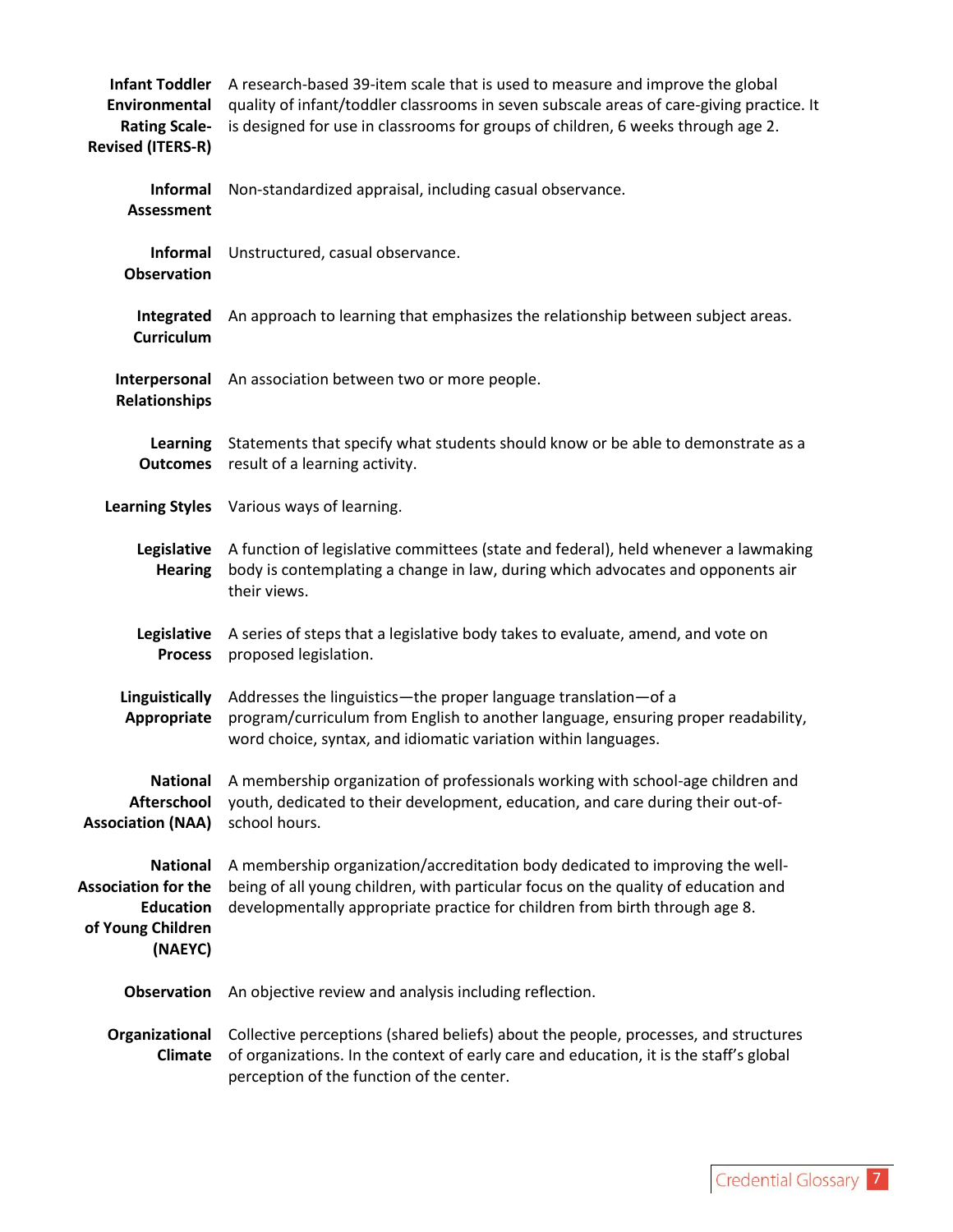| <b>Personality</b>                                                      | Refers to the psychological classification of different types of people, and explains a                                                                                                                                                                                                                                                                                 |
|-------------------------------------------------------------------------|-------------------------------------------------------------------------------------------------------------------------------------------------------------------------------------------------------------------------------------------------------------------------------------------------------------------------------------------------------------------------|
| <b>Typologies</b>                                                       | person's behavior.                                                                                                                                                                                                                                                                                                                                                      |
| <b>Phased</b>                                                           | A gradual process to support a new employee and effectively transition them into a                                                                                                                                                                                                                                                                                      |
| <b>Orientation</b>                                                      | program and assume the responsibilities of their position.                                                                                                                                                                                                                                                                                                              |
| <b>Practical Work</b>                                                   | Documented work experience (see definition) in a paid setting where the employee                                                                                                                                                                                                                                                                                        |
| <b>Experience</b>                                                       | is able to interact with children, youth, and/or their families.                                                                                                                                                                                                                                                                                                        |
| Practicum                                                               | A college course, often in a specialized field of study, that is designed to give<br>students supervised practical application of previously studied theories.                                                                                                                                                                                                          |
| <b>Practitioner</b>                                                     | An individual who works directly with children, youth, and families in a program<br>setting (e.g., center- or school-based home, etc.).                                                                                                                                                                                                                                 |
| Presentations/                                                          | Formal instruction given to adult learners on topics related to early care and                                                                                                                                                                                                                                                                                          |
| <b>Training</b>                                                         | education, school-age, and/or youth development.                                                                                                                                                                                                                                                                                                                        |
| Primary                                                                 | In Infant/Toddler care, a person assigned to provide consistent regular care, and to                                                                                                                                                                                                                                                                                    |
| <b>Caregivers</b>                                                       | develop deep relationships with the child and their family.                                                                                                                                                                                                                                                                                                             |
| <b>Professional Code</b><br>of Ethics (NAEYC)                           | Offers guidelines for responsible behavior and sets forth a common basis for<br>resolving the principal ethical dilemmas encountered in early childhood education<br>including ethical responsibilities to (1) children, (2) families, (3) colleagues, and (4)<br>community and society. For more information visit:<br>http://faculty.weber.edu/tlday/2610/code05.pdf. |
| Professional<br><b>Contributions</b>                                    | An activity in six defined categories that goes beyond a practitioner's position or job<br>duties as related to children, youth, and families: (1) Program Improvement; (2)<br>Service in a Professional Organization (for the IDC only); (3) Presentations/Trainings;<br>(4) Advocacy; (5) Writing and Publication; and (6) Research/Grants Writing.                   |
| Professional<br><b>Development</b>                                      | Participating in a planned experience, such as a course, workshop, conference, etc.,<br>designed to increase the skills and knowledge in practice related to children, youth,<br>and families.                                                                                                                                                                          |
| Professional                                                            | An advisor, trained through Gateways to Opportunity, who provides guidance and                                                                                                                                                                                                                                                                                          |
| Development                                                             | resources about career options, educational opportunities, and financial support                                                                                                                                                                                                                                                                                        |
| <b>Advisor (PDA)</b>                                                    | available to early care and education and school-age care practitioners.                                                                                                                                                                                                                                                                                                |
| Professional<br>Development<br><b>Advisory</b><br><b>Council (PDAC)</b> | A statewide council of practitioners, state agency representatives, teacher<br>educators, and advocates, created by the Illinois Department of Human Services<br>(IDHS) Bureau of Child Care and Development, that first developed and now<br>oversees the development of Gateways to Opportunity. For more information visit:<br>www.ilgateways.com/en/pdac-overview.  |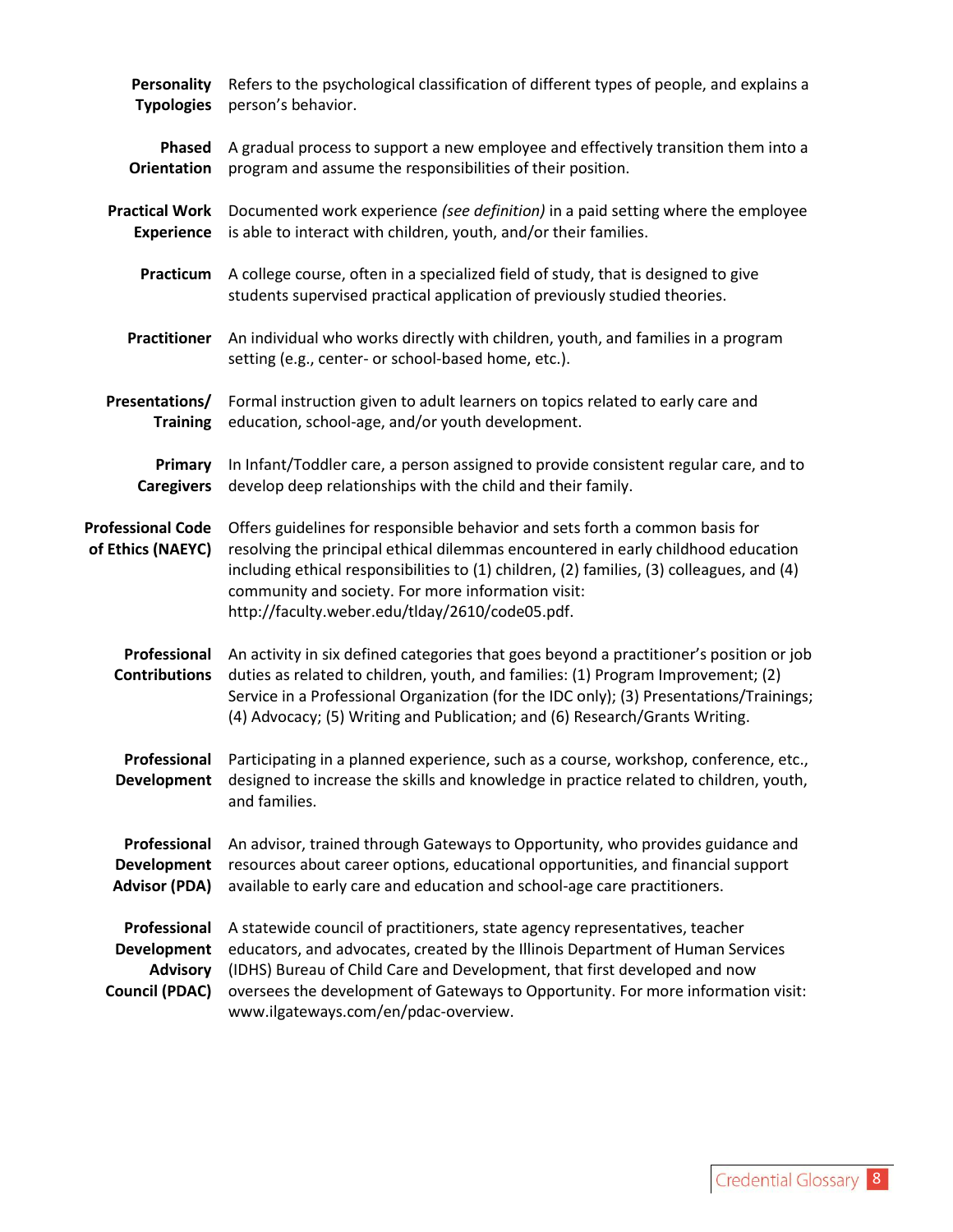| Professional<br><b>Development</b><br><b>Counselor</b>                           | INCCRRA staff working within the Gateways to Opportunity credential program, who<br>review credential applicants' submitted materials. Throughout the credential<br>process, Professional Development Counselors help practitioners find trainings and<br>coursework to meet credential requirements, and inform practitioners when they<br>qualify for a credential.                                    |
|----------------------------------------------------------------------------------|----------------------------------------------------------------------------------------------------------------------------------------------------------------------------------------------------------------------------------------------------------------------------------------------------------------------------------------------------------------------------------------------------------|
| Professional<br><b>Development</b><br><b>Funds (PDFs)</b>                        | Money distributed by Child Care Resource & Referral (CCR&R) Agencies, to qualifying<br>participants, which may be applied towards costs associated with conferences or<br>workshops and fees associated with approved credentialing processes.                                                                                                                                                           |
| Professional<br>Organization                                                     | An entity seeking to further a particular profession, the individuals engaged in that<br>profession, and the public interest, and is entrusted with maintaining oversight of<br>the legitimate practice of the occupation and interest of the profession.                                                                                                                                                |
| Program<br>Administration<br>Scale (PAS)                                         | A research-based 25-item assessment scale that measures and improves the quality<br>of center-based administrative practices in ten subscale areas. PAS is used for<br>program self-assessment and improvement planning.                                                                                                                                                                                 |
| Program<br>Improvement                                                           | A plan to enhance quality that is based on information gained from a valid and<br>reliable tool (e.g., PAS, BAS, ECERS-R, ITERS-R, FCCERS, CLASS, or SACERS).                                                                                                                                                                                                                                            |
| Point                                                                            | A point is equivalent to one semester hour of college credit.                                                                                                                                                                                                                                                                                                                                            |
| <b>Reflective</b><br><b>Practitioner</b>                                         | One who uses self-awareness, observation, and analysis to improve their practice.                                                                                                                                                                                                                                                                                                                        |
| <b>Reflective</b><br>Supervision                                                 | Dialogue between supervisor and staff that incorporates observation and feedback<br>to improve practice, plan effectively, and foster professional development.                                                                                                                                                                                                                                          |
| <b>Registry</b>                                                                  | A central tracking system that lists professional development opportunities and<br>maintains records of practitioners' professional attainments.                                                                                                                                                                                                                                                         |
| <b>Requests for</b><br>Proposals (RFPs) funds.                                   | The early stage of the application process that elicits bids for a product, service, or                                                                                                                                                                                                                                                                                                                  |
| <b>Research</b>                                                                  | A systematic investigation to establish facts or enhance knowledge and<br>understanding.                                                                                                                                                                                                                                                                                                                 |
| <b>Research-Based</b><br>Developmental<br><b>Screening Tools</b>                 | Tools that have been demonstrated to be reliable, valid, and accurate; rigorously<br>peer-reviewed, including publication in a refereed professional journal; and have<br>demonstrated to work well with children from a wide range of racial, ethnic,<br>linguistic, and cultural backgrounds.                                                                                                          |
| <b>Risk Management</b>                                                           | Following preventive policies and procedures that reduce the risk of liability.                                                                                                                                                                                                                                                                                                                          |
| <b>Salary Scale</b>                                                              | A document that explains the criteria for employee compensation.                                                                                                                                                                                                                                                                                                                                         |
| School-Age and<br>Youth<br><b>Development</b><br>(SAYD) Credential<br>School-Age | A voluntary credential currently in development by a committee of professionals<br>from across Illinois that identifies what individuals working directly with school-age<br>children and youth, ages 5 through 21, should know and be able to demonstrate at<br>various levels of training, education, and experience.<br>A research-based 49-item scale that measures the global quality of school-age |
|                                                                                  |                                                                                                                                                                                                                                                                                                                                                                                                          |